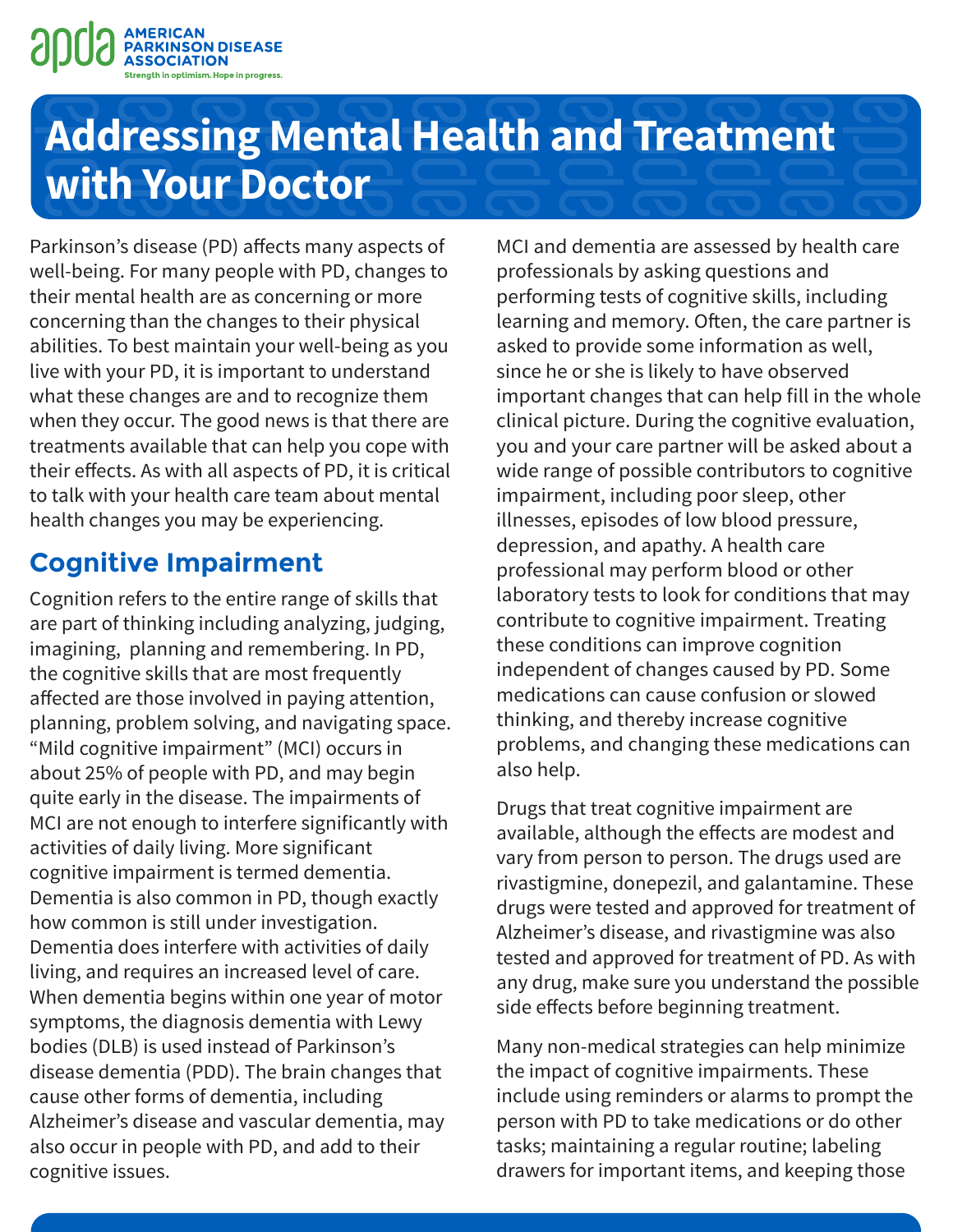

items in the same place all the time; maintaining mental and social stimulation, through games, activities, hobbies, and other pursuits; ensuring good nutrition; and getting regular exercise. Adult day care services may provide the care partner with a much-needed break during the day. Driving safety becomes especially important for people with PD and cognitive impairment, and should be evaluated.

### **Depression**

Depression is characterized by feelings of persistent sadness, loss of interest in things that were formerly pleasurable, feelings of helplessness or hopelessness, and changes in appetite and sleep. It can also present as cognitive problems, such as poor concentration, attention, learning, and memory. Depression affects up to 50% of people with PD, and may be present before diagnosis. "Reactive" depression, which develops in response to a disabling illness such as PD, is common. But for many people with PD, their depression is thought to be an underlying part of their disease, just as much as tremor or slowed movements. Depression may be a challenge to diagnose in PD, since some other symptoms of PD, such as sleep changes, weight loss, or low energy, mimic changes seen in depression.

Improving sleep and getting regular exercise may help depression. There are no drugs that are approved specifically for treatment of depression in PD. Drugs used to treat depression in the general population however, are used in patients with PD as well. These treatment options include selective serotonin reuptake inhibitors or SSRIs, such as sertraline and

paroxetine; and selective serotonin and norepinephrine reuptake inhibitors or SSNRIs, such as venlafaxine. Tricyclic antidepressants such as nortriptyline and desipramine can also be used, although they cause more side effects than the other types of anti-depressants and are therefore used less frequently. A form of psychological counseling called cognitive behavioral therapy may also be helpful, as may attending a support group for people with PD.

## **Anxiety**

Anxiety is characterized by feelings of nervousness, worry, or impending doom, and may be accompanied by a racing heart, sweating, and difficulty breathing. Anxiety is common in PD, and often co-exists with depression. Like depression, anxiety can manifest before diagnosis of PD. It can cause the person with PD to avoid social situations, increasing social isolation. Anxiety is often treated with the same medications mentioned above, used to treated depression. In addition, other drugs called benzodiazepines (including diazepam and clonazepam) can be used to treat anxiety. Understanding the potential side effects before starting any medication is crucial. Like depression, anxiety may respond to cognitive behavioral therapy or participation in a support group.

### **Psychosis**

Psychosis is characterized by having thoughts or perceptions that don't have a basis in reality. In PD, the most common symptoms of psychosis are hallucinations (seeing, hearing, or sensing things that are not really there) and delusions (false beliefs). If psychosis begins suddenly, a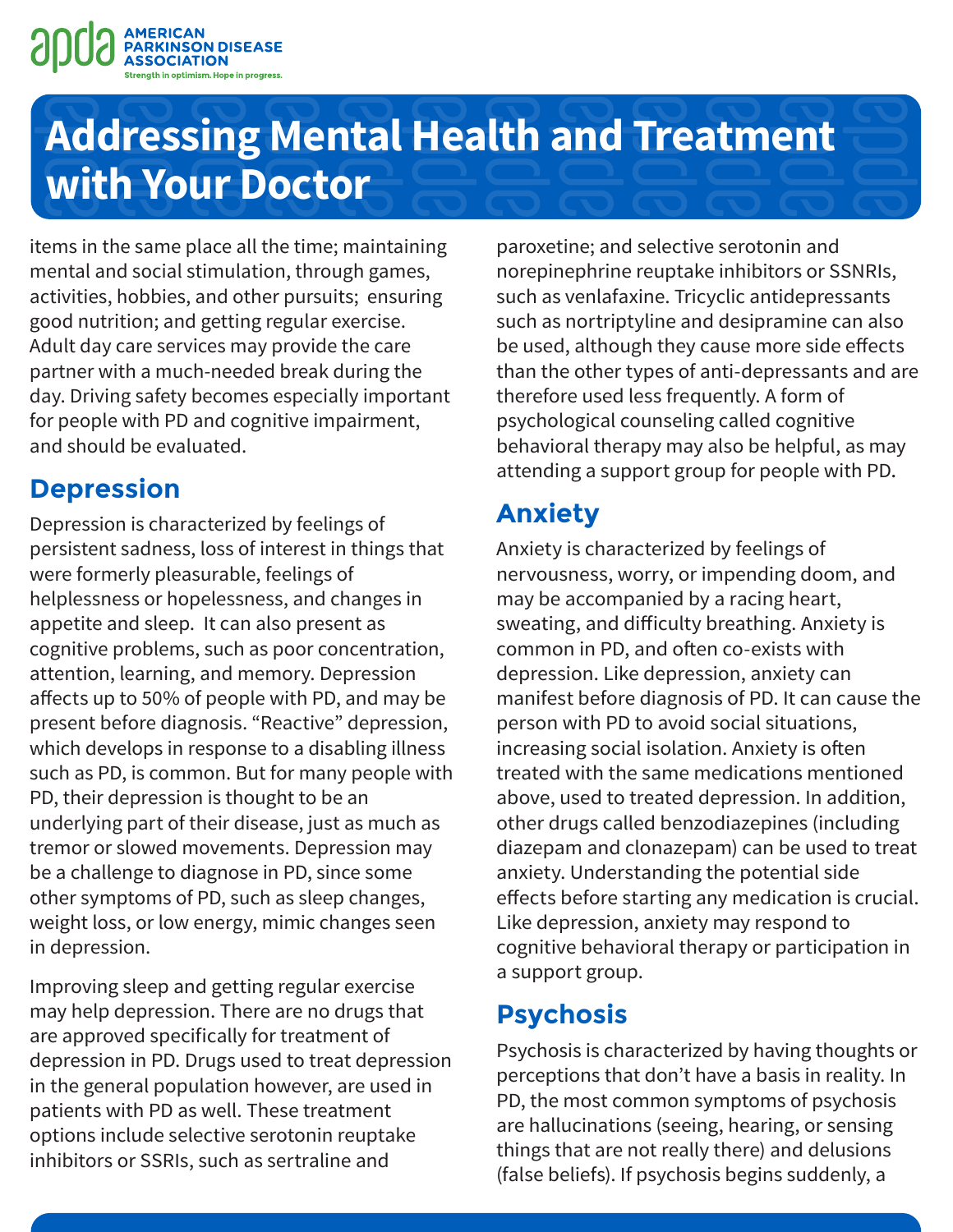

health care professional will look for other illnesses that can trigger psychosis, such as a urinary tract infection.

Psychosis may occur as a result of the PD disease process itself, or as a side effect of dopaminergic drugs used to treat PD (for example, levodopa or dopamine agonists). Mild hallucinations may not be troublesome for those who understand they are not real, and may not need to be treated. More intense hallucinations, however, can cause anxiety and confusion. Delusions can be troubling and may reduce the quality of life for the person with PD and the care partner. If psychosis is

troublesome, lowering PD meds is the first management option to try. However, this may cause more difficulty with movement. If lowering medication is not sufficiently effective to reduce psychosis or if the patient can't tolerate a decrease in medication, other treatment options can be tried. Pimavenserin is approved for treatment of psychosis in PD. Other drugs, not approved specifically for PD, are also used including clozapine and quetiapine.

For additional information or assistance, please call the American Parkinson Disease Association at 800-223-2732 or online at [apdaparkinson.org](http://www.apdaparkinson.org).

#### **Tips for Addressing Mental Health Issues With Your Doctor**

- 1. Do not assume that there is nothing to be done. The mental health issue may not be solvable, but it could be made better by a life-style modification, medication adjustment, new medication or even a clinical trial.
- 2. Don't wait for your doctor to ask because there are so many different symptoms that can manifest in PD, your doctor may be focused elsewhere ─ for example, on your tremor, your blood pressure or your sleep. At any particular visit, your doctor may not bring up cognitive impairment, depression, anxiety, or psychosis. So bring it up yourself.
- 3. Do not crowd the visit with a mention of every PD-related symptom that you have. If you want to discuss your mental health concerns, try to bring them up exclusively or with a limited number of other problems. Then your doctor will have more time to address them.
- 4. Be specific It is helpful to mention specific examples of how the mental health issues are affecting your life or your loved one's life. "Mark is seeing his dead Uncle at the dinner table and it upsets him", is more compelling than saying "Mark is having hallucinations."
- 5. Before the visit with your doctor, try to notice what makes the mental health issue better or worse. Think about the symptom as it related to medication timing, sleep, and diet. This will be helpful for your doctor when trying to come up with a solution. For example, if depression seems to occur between doses of medication, then rearranging dosing or timing of medication may be helpful.
- 6. APDA has developed a free Symptom Tracker APP that you can download to your smartphone. It helps keep track of your symptoms and provides a report that you can share with your doctor. This can be useful when reporting on your symptoms since your last office visit.